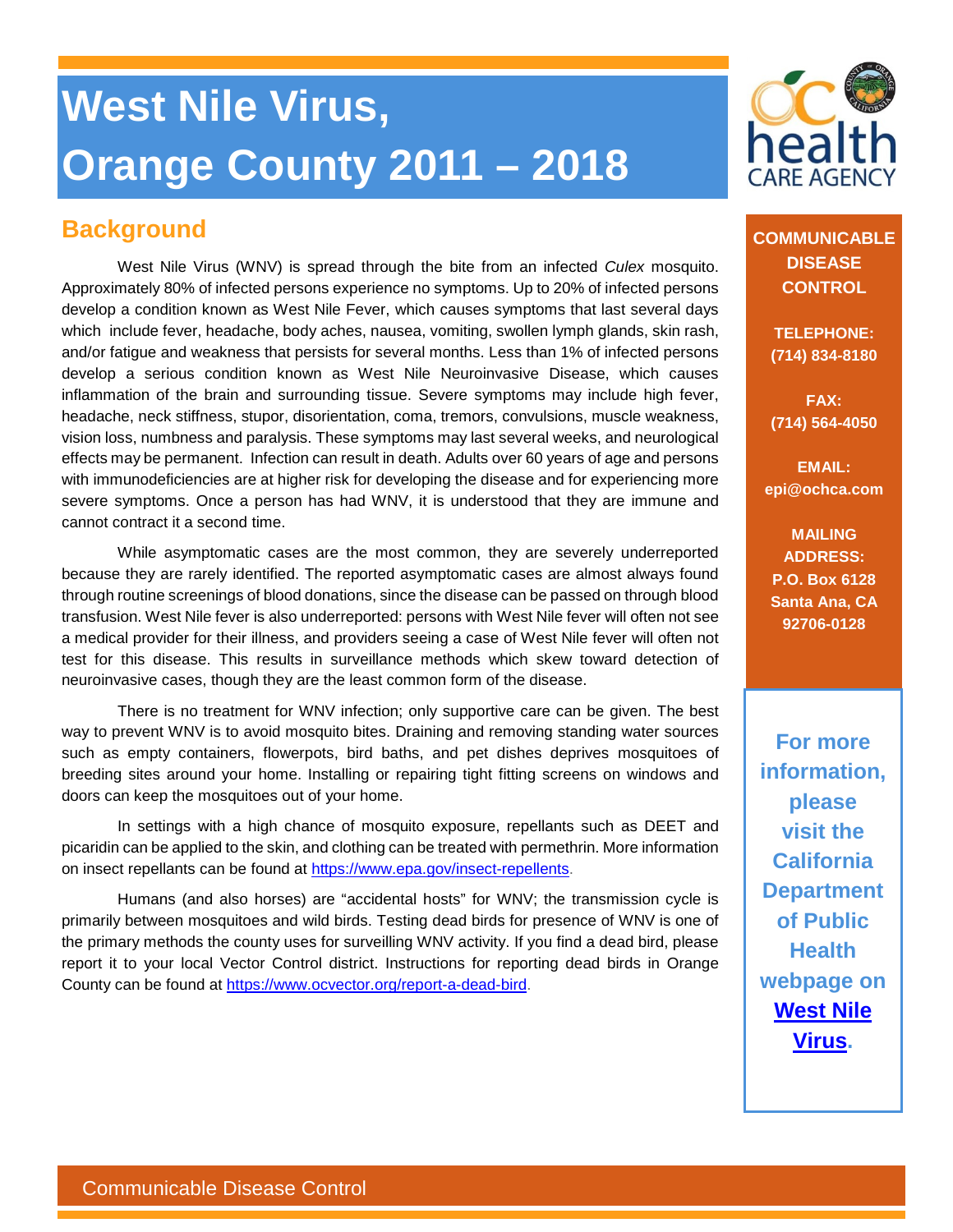## **Orange County, California**

WNV is endemic in Orange County. Most infections occur in the northern areas. Geographically, Santa Ana, Anaheim, Fullerton, and Tustin areas see the highest densities of infections (**Figure 1**).

Most WNV cases occur in the summer and early fall. From 2011 through 2018, the number of total reported WNV cases in Orange County per year ranged from 10 to 278, with a median of 37 (**Table 1**). Heavy WNV seasons tend to occur every 3-5 years. More than half of all infections from this time frame occurred in 2014. Overall, the cases were 65% male, 51% non-Hispanic White, and 41% in the age range 50-64.

County-wide incidence rates ranged from 0.33 infections per 100,000 people in 2011 to 8.85 infections per 100,000 people in 2014 (**Table 2**). Across all years, males experienced higher incidence rates than females, and Non-Hispanic White residents were the racial/ethnic group that experienced the highest incidence rate. While the age group 65+ generally experienced the highest incidence of WNV infection, the age group 50-64 experienced similar rates.

The high incidence in older adults is due to an increased susceptibility to severe disease in elderly populations. By contrast, the higher incidence in males is likely due to gender-based behavioral differences, as opposed to differences in susceptibility. High incidence in both non-Hispanic White and Hispanic groups is likely due to the demographic makeup



#### **Figure 1. Density of WNV Infections Across Orange County**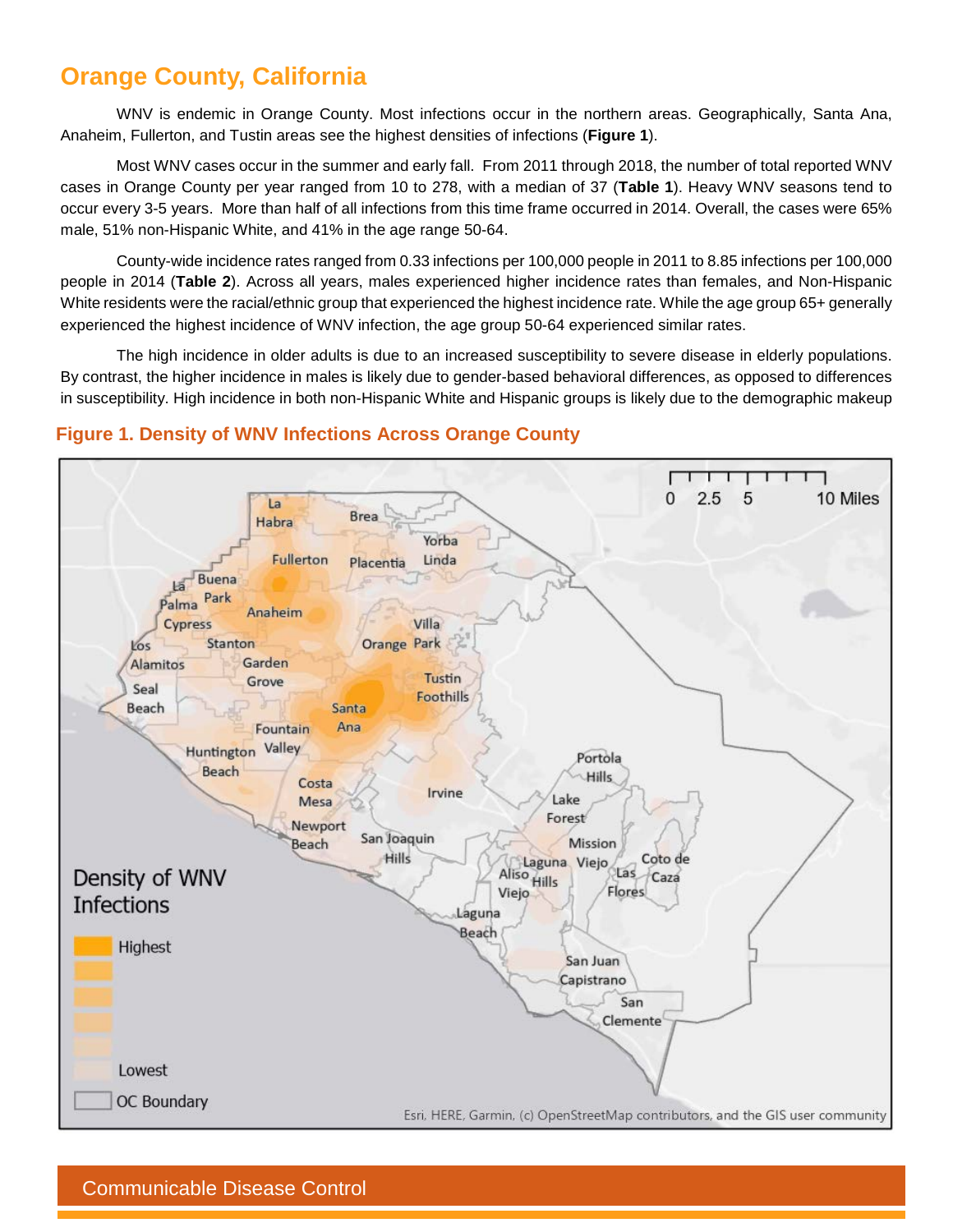|                       | 2011           | 2012           | 2013             | 2014             | 2015 | 2016         | 2017           | 2018           |
|-----------------------|----------------|----------------|------------------|------------------|------|--------------|----------------|----------------|
| <b>Total Cases</b>    | 10             | 48             | 12               | 278              | 97   | 36           | 38             | 12             |
| # of Deaths           |                |                |                  |                  |      |              |                |                |
| Died                  | $\pmb{0}$      | $\overline{2}$ | 0                | $\bf 8$          | 8    | $\mathbf{1}$ | 4              | $\mathbf{1}$   |
| <b>Disease Type</b>   |                |                |                  |                  |      |              |                |                |
| Asymptomatic          | $\mathsf 0$    | 6              | $\overline{2}$   | 14               | 5    | 4            | 5              | $\mathbf 3$    |
| Fever                 | $\mathbf 0$    | 16             | 1                | 66               | 21   | 6            | 9              | 1              |
| Neuroinvasive         | $10$           | 26             | 9                | 198              | 71   | 26           | 24             | 8              |
| <b>Sex</b>            |                |                |                  |                  |      |              |                |                |
| Male                  | 6              | 30             | $\boldsymbol{9}$ | 185              | 63   | $20\,$       | 23             | 11             |
| Female                | 4              | 18             | 3                | 93               | 34   | 16           | 15             | 1              |
| <b>Race/Ethnicity</b> |                |                |                  |                  |      |              |                |                |
| White                 | 5              | 25             | 10               | 134              | 59   | 18           | 17             | 4              |
| Hispanic              | $\mathbf{1}$   | 13             | $\mathbf{1}$     | 101              | 26   | 14           | 12             | 6              |
| Asian                 | 1              | 3              | $\mathbf 0$      | 10               | 5    | 1            | $\overline{2}$ | $\overline{c}$ |
| <b>Black</b>          | $\mathbf 0$    | 0              | $\mathbf 0$      | $\overline{2}$   | 0    | 0            | $\pmb{0}$      | $\pmb{0}$      |
| NHOPI <sup>1</sup>    | $\mathbf 0$    | 0              | $\mathbf 0$      | $\mathbf{1}$     | 0    | 0            | $\pmb{0}$      | $\mathbf 0$    |
| Multiracial           | 0              | 0              | $\mathbf 0$      | 3                | 0    | 0            | 1              | $\mathbf 0$    |
| Other / Unknown       | 3              | $\overline{7}$ | 1                | 27               | 7    | 3            | 6              | $\pmb{0}$      |
| <b>Age Group</b>      |                |                |                  |                  |      |              |                |                |
| $<18$                 | $\mathsf 0$    | $\overline{2}$ | $\mathbf{1}$     | $\boldsymbol{9}$ | 1    | $\mathbf{1}$ | $\pmb{0}$      | 1              |
| $18 - 49$             | $\overline{2}$ | 18             | 3                | 85               | 15   | 10           | 11             | 4              |
| $50 - 64$             | $\mathbf{3}$   | 15             | 5                | 108              | 47   | 19           | 15             | 4              |
| $\geq 65$             | 5              | 13             | 3                | 76               | 34   | 6            | 12             | 3              |

#### **Table 1. Orange County West Nile Virus Infections by Number of Deaths, Disease Type, Sex, Race/Ethnicity, and Age Group, 2011 – 2018.**

*Note: Case counts are subject to change as additional information becomes available. Cases are grouped into calendar years based on the earliest of the following dates: onset, specimen collection, diagnosis, report received, or death. Confirmed and probable cases are included in this analysis.*

<span id="page-2-0"></span><sup>&</sup>lt;sup>1</sup> Native Hawaiian or Other Pacific Islander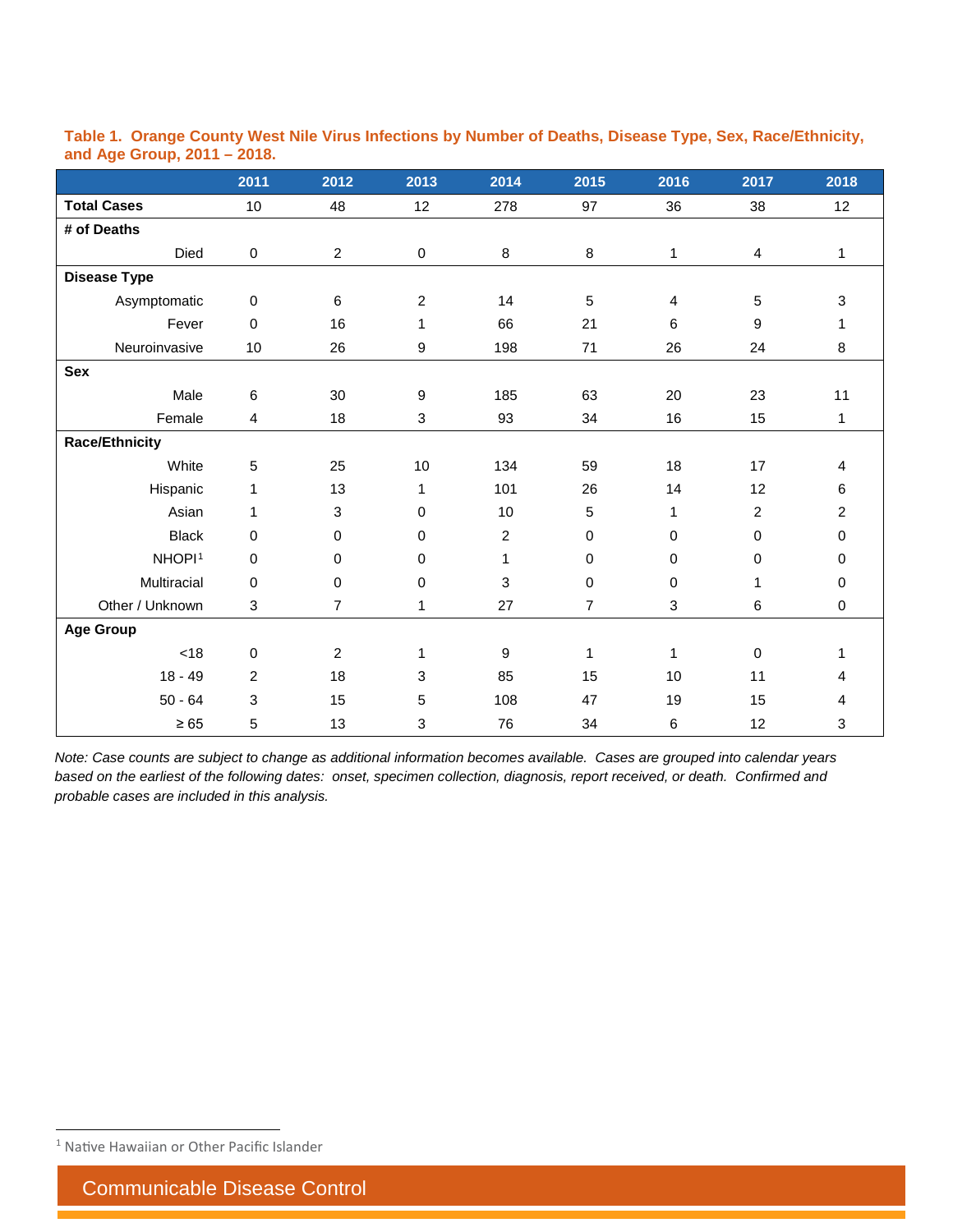|                       | 2011                     | 2012 | 2013                         | 2014  | 2015                         | 2016 | 2017                     | 2018                     |
|-----------------------|--------------------------|------|------------------------------|-------|------------------------------|------|--------------------------|--------------------------|
| <b>Total Rate</b>     | 0.33                     | 1.56 | 0.39                         | 8.85  | 3.07                         | 1.13 | 1.19                     | 0.37                     |
| # of Deaths           |                          |      |                              |       |                              |      |                          |                          |
| Died                  |                          |      | $\blacksquare$               | 0.25  | 0.25                         |      | $\overline{\phantom{a}}$ | $\overline{\phantom{a}}$ |
| <b>Disease Type</b>   |                          |      |                              |       |                              |      |                          |                          |
| Asymptomatic          |                          | 0.19 | $\overline{\phantom{a}}$     | 0.45  | $\overline{\phantom{a}}$     |      |                          | $\overline{\phantom{a}}$ |
| Fever                 |                          | 0.52 |                              | 2.10  | 0.66                         | 0.19 | 0.28                     | $\overline{\phantom{a}}$ |
| Neuroinvasive         | 0.33                     | 0.84 | 0.29                         | 6.31  | 2.24                         | 0.82 | 0.75                     | 0.25                     |
| <b>Sex</b>            |                          |      |                              |       |                              |      |                          |                          |
| Male                  | 0.40                     | 1.96 | 0.58                         | 11.88 | 4.02                         | 1.27 | 1.45                     | 0.69                     |
| Female                | $\blacksquare$           | 1.16 | $\overline{\phantom{a}}$     | 5.88  | 2.13                         | 1.00 | 0.93                     | $\overline{\phantom{a}}$ |
| <b>Race/Ethnicity</b> |                          |      |                              |       |                              |      |                          |                          |
| White                 | 0.37                     | 1.86 | 0.74                         | 9.93  | 4.37                         | 1.33 | 1.26                     |                          |
| Hispanic              |                          | 1.23 |                              | 9.28  | 2.36                         | 1.26 | 1.06                     | 0.53                     |
| Asian                 |                          | ÷,   |                              | 1.77  | 0.88                         |      | $\overline{\phantom{a}}$ |                          |
| <b>Black</b>          |                          |      |                              |       | $\qquad \qquad \blacksquare$ |      |                          | $\overline{\phantom{a}}$ |
| <b>NHOPI</b>          |                          |      |                              |       | $\blacksquare$               |      |                          | $\overline{\phantom{a}}$ |
| Multiracial           |                          | ٠    |                              |       | ٠                            |      |                          | ٠                        |
| <b>Age Group</b>      |                          |      |                              |       |                              |      |                          |                          |
| <18                   | $\overline{\phantom{a}}$ | ÷,   | $\qquad \qquad \blacksquare$ | 1.23  | $\overline{\phantom{a}}$     |      |                          |                          |
| $18 - 49$             |                          | 1.29 |                              | 6.11  | 1.08                         | 0.72 | 0.80                     |                          |
| $50 - 64$             |                          | 2.63 | 0.86                         | 18.11 | 7.71                         | 3.07 | 2.38                     |                          |
| $\geq 65$             | 1.37                     | 3.38 |                              | 18.21 | 7.84                         | 1.34 | 2.57                     |                          |

**Table 2. Orange County West Nile Virus Infection Incidence Rates by Disease Type, Sex, Race/Ethnicity, and Age Group, per 100,000 people, 2011 – 2018.**

**Table 3. WNV Incidence Rates per 100,000 people in California, Los Angeles County, and Orange County, 2011-2018.**

|                         | 2011 | 2012 | 2013 | 2014 | 2015 | 2016 | 2017  | 2018 |
|-------------------------|------|------|------|------|------|------|-------|------|
| California <sup>2</sup> | 0.42 | 1.26 | 0.99 | 2.07 | 2.01 | 1.13 | 40. ا | 0.55 |
| LA County <sup>3</sup>  | 0.59 | 1.64 | 1.58 | 2.52 | 2.83 | 1.49 | 2.74  | 0.43 |
| <b>Orange County</b>    | 0.33 | 1.56 | 0.39 | 8.85 | 3.07 | 1.13 | 1.19  | 0.37 |

<span id="page-3-0"></span>*Note: Incidence rates are only calculated for categories in which there are 5 or more cases (Table 2 and Table 3). Darker orange indicates a higher incidence rate.*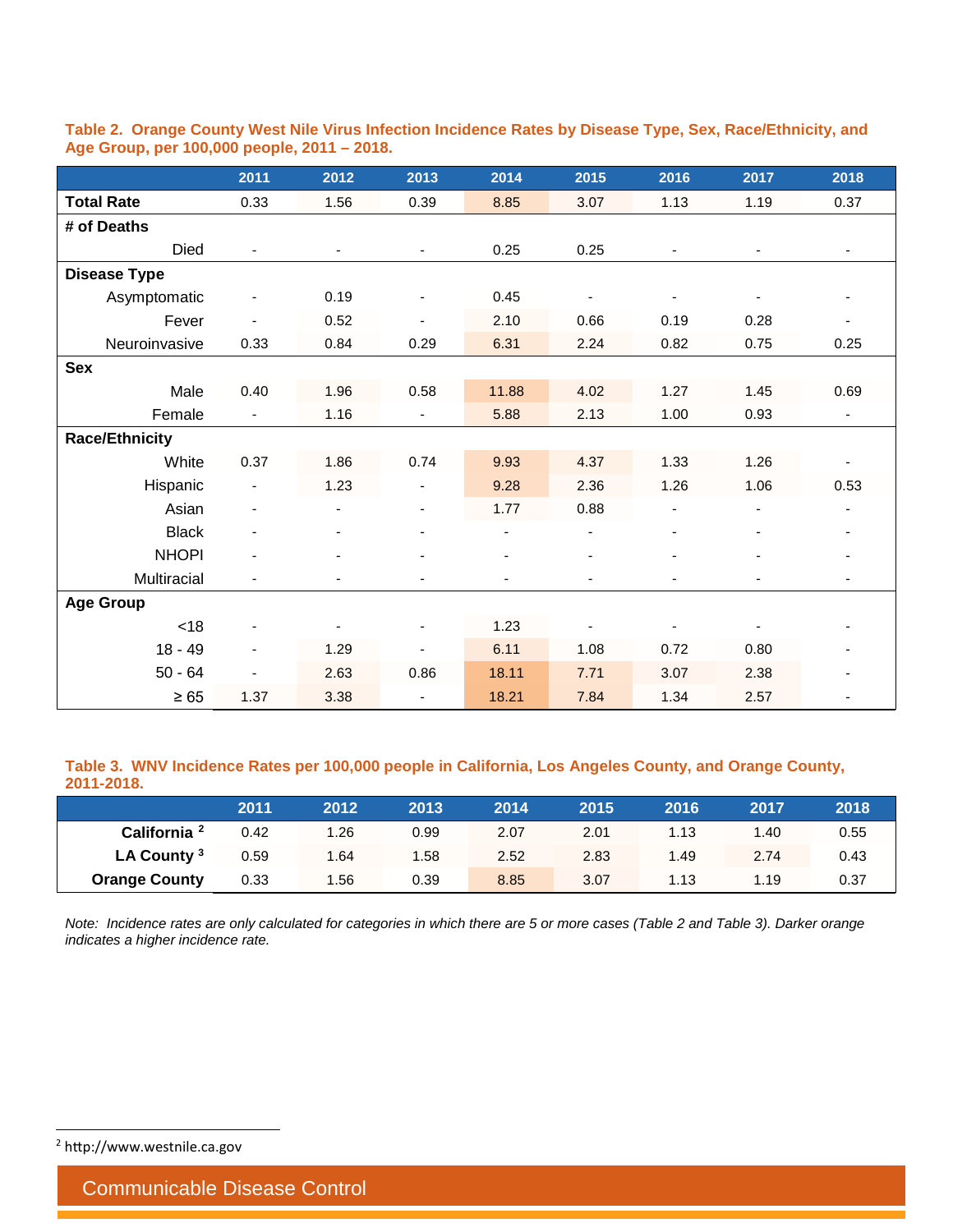The summer months see the highest number of WNV infections. Mosquito activity starts in the spring season and increases with temperature through the summer. **Figure 2** below shows the total case counts by CDC disease week for the time period 2011-2018 (the month labels are only approximate)**.** The most infections occurred in August (189 infections), followed closely by September (164 infections). October and July also had a substantial number of infections with 59 and 34, respectively. While most infections are acquired locally, some infections are acquired while traveling internationally and may occur outside the expected season.



### **2014 Outbreak**

Orange County experienced a large number of cases in 2014 and reached an incidence rate of 8.85 cases per 100,000 residents. This was more than 3.5 times the incidence rate experienced by Los Angeles county (where WNV is also endemic), and more than four times the incidence rate experienced by California as a whole (**Table 3**). A comparison of the number of reported cases by year and type of infection is shown in **Figure 3** on the following page.

Persons grouped into the age ranges 50-64 and ≥65 experienced similar incidence rates of WNV infection during the outbreak (**Figure 4**). Older age is known to be a predictor of more virulent WNV disease, so it is notable that there seemed to be little difference between these two age groupings.

The precise factors that caused the 2014 outbreak are unknown, but it is thought to be connected to weather and rainfall patterns. Mosquitoes tend to like intermittent rains, but wetter years seem to have lower mosquito counts. Large amounts of rain likely flush out the drainage systems where many mosquitoes breed. California was in the midst of a drought in 2014.